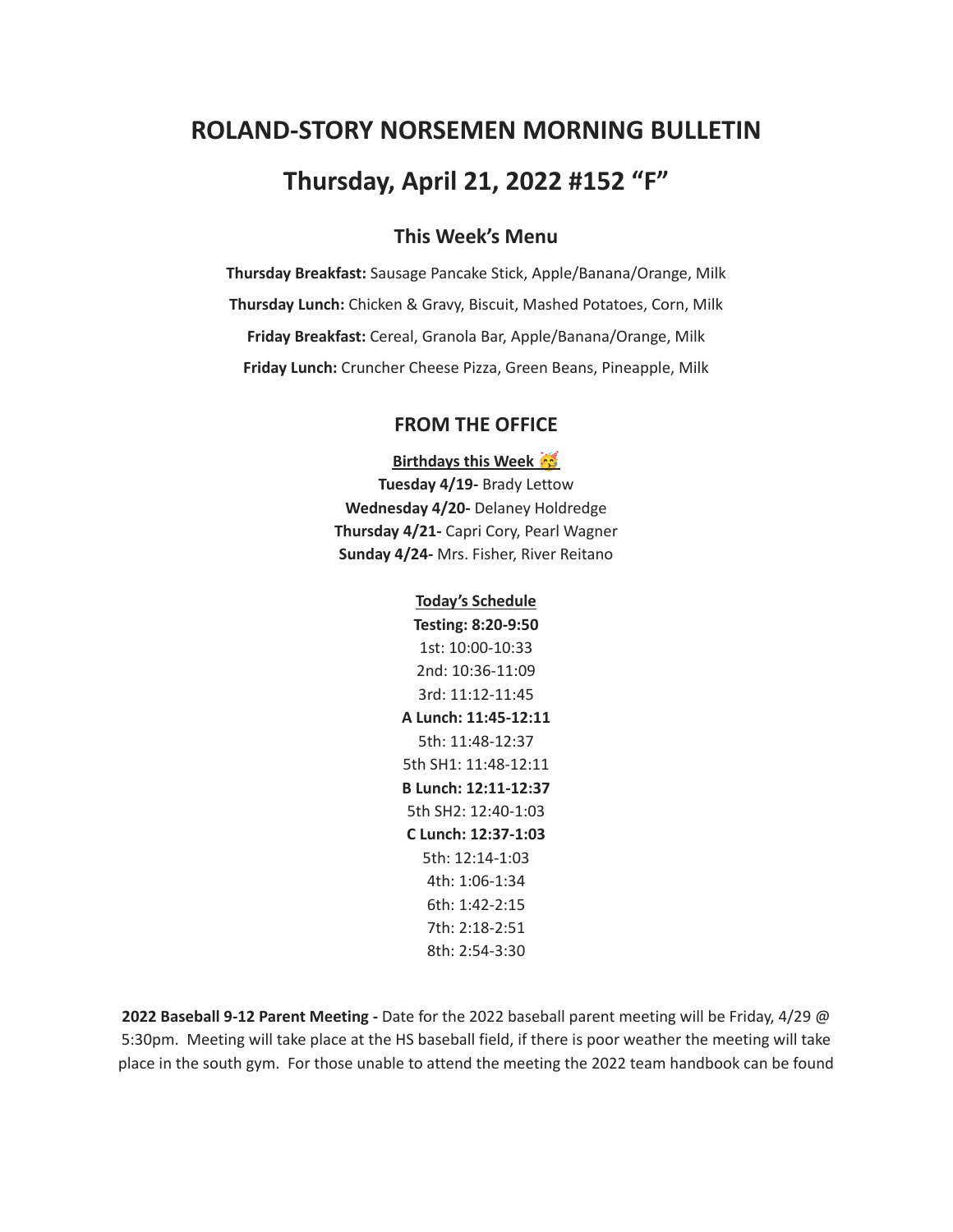on the announcements page of the baseball website. <https://sites.google.com/a/roland-story.k12.ia.us/mr-hill-s-homepage/roland-story-baseball>

## **Seniors: Friday May 20th- Mandatory to walk in graduation ceremony**

- Bowling at 9am/ Hot Dogs and Chips at 10:30/ Leave by 11:25
	- Graduation Practice 11:30-12:45
	- Walk through the elementary school at 1:30

**GAMES AND ANIMATION ONLINE CONFERENCE** - The University of Iowa is hosting a free online games and animation conference this Saturday featuring speakers from Blizzard, Epic, Pixar, and more. Learn more by checking out this link: [art.uiowa.edu/resources/events/epx-con-2022-hybrid](http://art.uiowa.edu/resources/events/epx-con-2022-hybrid)

**Football:** There will be an important information/sign-up meeting for the 2022 high school football season in the commons during seminar on Friday April 22. Anyone unable to attend should visit with Coach Finn prior to the meeting.

**There will be two final ice cream fundraisers for MAST this year--**Tuesday, April 26th and Monday, May 9th. We are looking for volunteers to provide cookies for each concert, as well as people to help serve ice cream that evening. If you would be interesting in helping us out on Tuesday, April 26th please fill out the following forms:

# [Cookie](https://www.signupgenius.com/go/4090c45acac2ba31-rsmast2) Drop Sign Up

# Ice Cream [Fundraiser](https://www.signupgenius.com/go/4090c45acac2ba31-rsmast3) Help

If you are able to help provide cookies for the 26th, you can send them with your student to school on the 25th or the 26th. We will send out separate forms in a few weeks for the fundraiser on May 9th.

**Seniors:** Now is the time to start turning in your graduation fee. Please drop off your payment to the office before your last day of classes.

**Juniors/Seniors:** \$40 off tux rental coupons are available in the office from Milroy's.

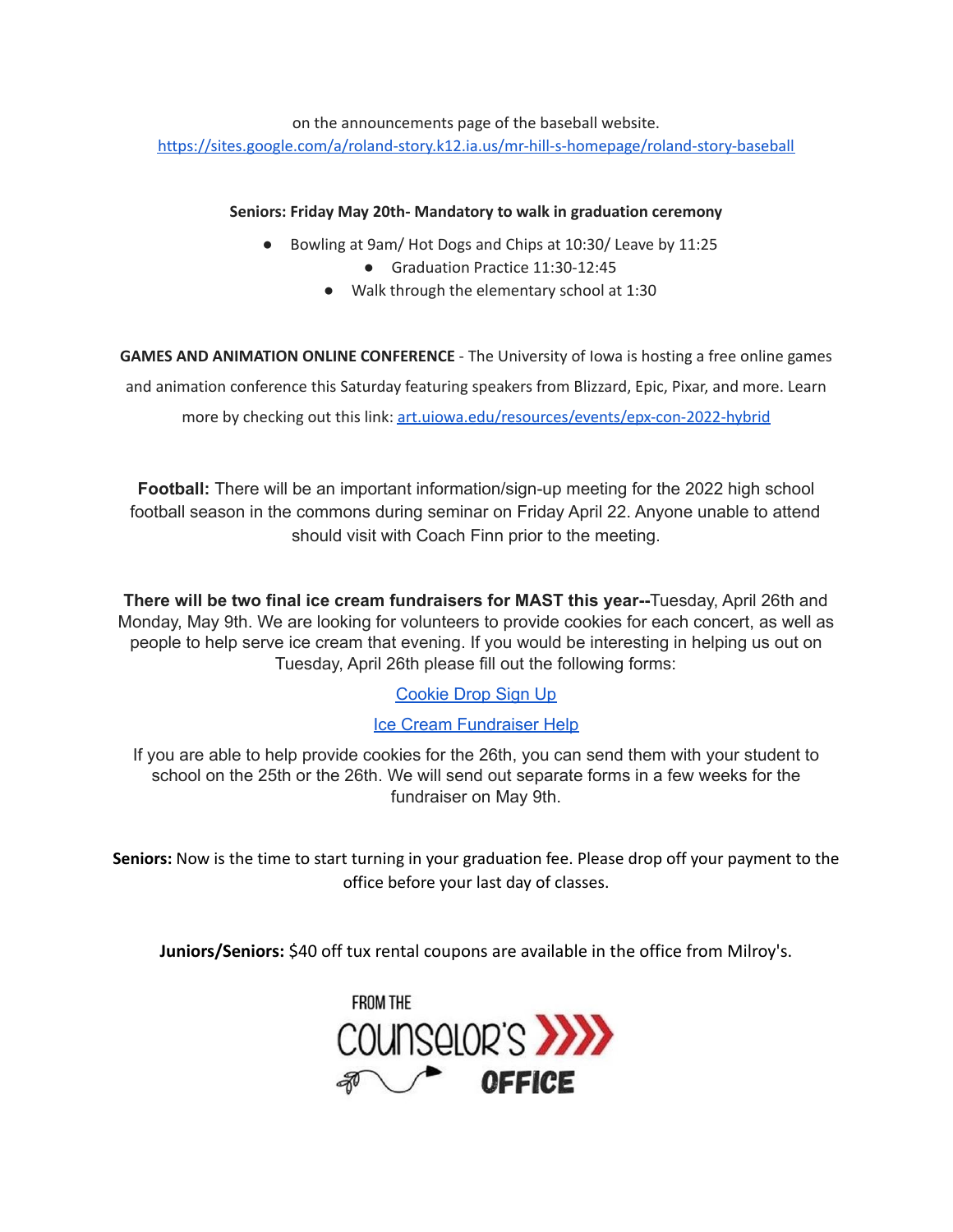## **[COUNSELOR FOLDER](https://docs.google.com/document/d/1vmwczNPbDzXe9vFaG5LJMQ7NYDv-i4oQJHybqA65TUc/edit?usp=sharing) (9-12)-Click here**



## *Future Seminar Career Presentations*

**Tuesday, April 26 \*Fire Science** Click here for [information](https://www.dmacc.edu/programs/fire/Pages/welcome.aspx)

#### **Thursday, April 28 \*Story City Manufacturing and Tours**

(All juniors. This is a day event)

**Tuesday, May 3 Presenter: \*Architecture/Construction** Eric Vermeer. He has over <sup>15</sup> years of experience working

in architecture and engineering. Eric is the go-to person at 10 Fold for master planning, construction cost estimating, structural engineering, structural and architectural forensics, project management, and architectural design.

Wednesday, May 4 \***Video Production** Click here for more [information](https://www.dmacc.edu/programs/video/Pages/welcome.aspx)

#### **Tuesday, May 10 \*Medical Fields -Mary Greeley Presenters**

\*Students, via My Academic Plan Career Clusters you will be requested to come to these presentations.

If ANYONE wants to attend these sessions please sign up in the Counselor's office at least one day prior

to the presentation!

*RS students, take time for your mental health* by registering for this "Teens Training Teens-Psychological First Aid (PFA)" This 3-hour online course will teach students how to manage their distress and cope with post-disaster stress and adversity. (See [attached](https://drive.google.com/file/d/18ZxsDgb9mTVccDP5AD1ejwqoEi1MNUwE/view?usp=sharing) flyer.)



#### **Local Scholarship**

[Jim & Marilyn Hanson \(RS Foundation\) Scholarship](https://docs.google.com/document/d/1ZTlh8dBWKYLTE2ZXAX8cFE_071yzMHCiRBXRqeR_Sv8/edit?usp=sharing)- \$1,000/4yr due 4/22 @12:00pm- pursuing a major in forestry, math related field, and/or education.

**RS Silver Cord [Scholarship](https://docs.google.com/document/d/12og0k5MTIc1OeFEzEig2sJZbI5ykSKtMlEJRu1iKhdA/edit?usp=sharing)** Make a copy, fill, print and turn into Counselor's office \$500 due 5/4 @12:00pm

**RSEA [\(Roland-Story](https://docs.google.com/document/d/1YwFGXKN4fBAFzL5lRATvKspYv1CbagujvEZKrQq0Kcg/edit?usp=sharing) Education Association) Scholarship** Make a copy, fill, print and turn into Counselor's office \$300 due 4/28 @12:00pm